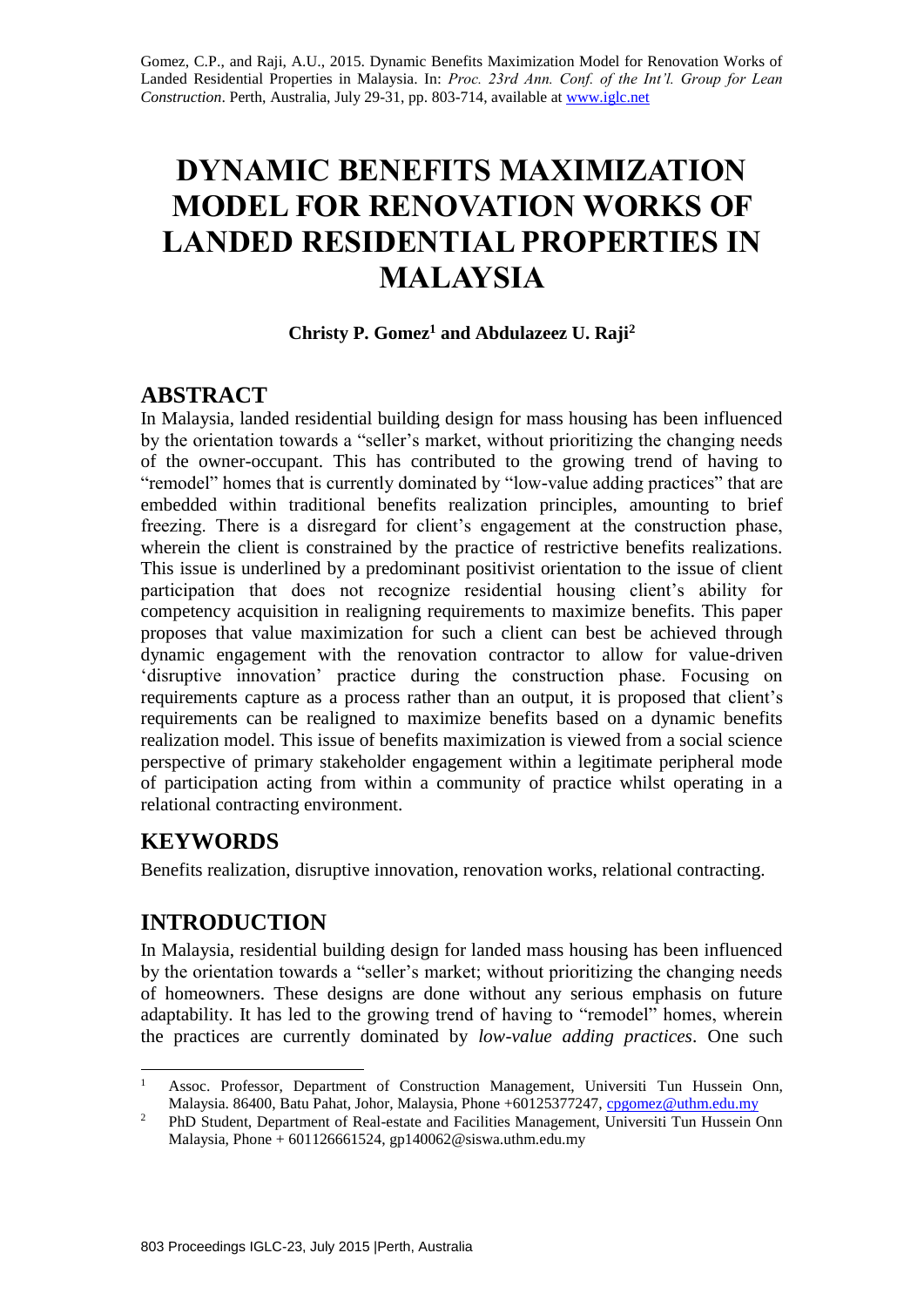practice is the lack of consideration for client's ability to influence maximization of benefits at the construction phase of renovation works. This paper argues for an emphasis on high-value adding practices oriented towards optimizing clients benefits based on realigning requirements past the traditional post-design phase.

There is a tendency for mass terraced housing property owners (the major type of housing in Malaysia) of new property in Malaysia to undertake renovation works within a ten year period (see Raji and Gomez, 2014). In the process of undertaking renovations, additional requirements (changes) are included into the renovation works on commencement of construction. Viewed from mainstream positivist notions, these actions of active engagement at the construction phase by the client are viewed as being disruptive to existing workflow, ignoring the value enhancement component; viewing requirements capture from a singular lens. Following Rooke, et al. (2010) customer value is conceived in terms of outcomes, the effects that the outputs have on the customer. Hence, relying on the Unique Adequacy (UA) Requirements of Methods (Garfinkel, 2002) to be applied by the client for determining value, the issue of intersubjectivity of 'value' is not problematic.

The residential property homeowners undertaking renovation works can be categorized primarily as "one-off", ill-informed clients (IIC). They are further on referred to simply as ill-informed clients (IICs) who typically lack the adequate knowledge and skills (competency) to influence the architect and contractor at the outset (at the pre-construction phase) to implement alternative designs and changes to initial design. Their ability to maximize their benefits in terms spatial functionality is limited by their lack of knowledge and skills (competency) in exploratory scenario planning for benefits optimization. However, functioning in an active engagement mode with the renovation team, these IICs can develop the ability (competency acquisition in exploratory scenario planning) to contribute towards value maximization for their own ends. This is seen to be achieved primarily through acquiring increased competence to influence the realignment of requirements. Tillman, Tzortzopoulos and Formoso (2010) point out that stakeholder engagement is an important issue when considering a social science perspective to benefits realization. Hence, an interpretivist approach is taken in understanding current practice and theorizing on possibilities by critical reflection on primary experiential data as a participant-observer.

The objective of this paper is to propose a Benefits Maximization Model for renovation works of mass housing in Malaysia that can allow IICs to maximize their benefits (the aim) by focusing on the process of requirements capture. This is seen to be driven by competency acquisition by the IIC within the regime of practice of the renovation team. The epistemological basis for conceiving the potential for benefits maximization by the client during the construction phase is based on constructivist theorizing for generating value within Communities of Practice (CoPs) of the renovation project team, inclusive of the client. This is seen to take place within a relational contracting environment. Based on experiential data of the researchers, it is argued here that traditional renovation practice is restricted by four methodological constraints. In having addressed these constraints, the emphasis then needs to be refocused *towards benefits realization through the requirements capture process rather than requirements capture as a task culminating in the traditional "client's*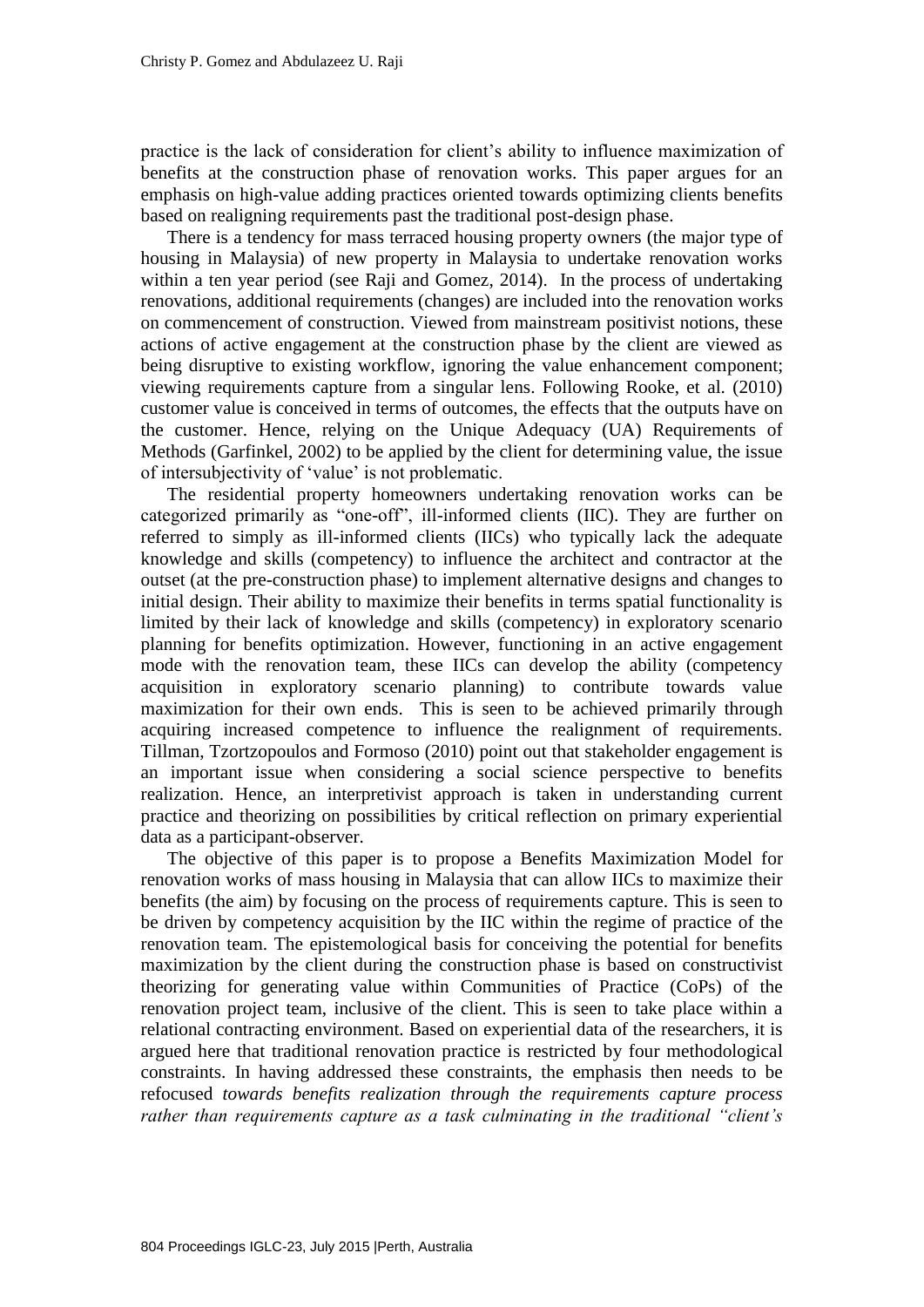*brief"*. With reference to this context, the process of requirements capture is illustrated in Fig. 1 below, viewed from a simplified one-dimensional perspective.

### **RESTRICTIVE BENEFITS MAXIMIZATION**

Traditionally the IICs have been constrained by non-constructivist framing of their role, placing emphasis on the contractor's perspective of achieving 'requirements capture' that is viewed as a deterministic output rather than a process. This perspective ignores the dynamics and multi-dimensionality of benefits realization from a client's perspective. Thus, disregarding the value potential of the IIC to engage with the 'renovation team community of practice'.



*Figure 1: One dimensional perspective of requirements capture process (Dynamic Benefits Realization Model – DBRM Part 1)*

It is not surprising that Reifi and Emmit (2011) note that clients have been criticized for failing to appreciate that a change request during the design stage can potentially result in a complete redesign and elevate the complexity of the production process since they generally have no understanding in the commissioning process (note that the reference is to the design stage). Such stigmas have led to a cultural predisposition of negative client engagement that has contributed to restrictive benefits realization (RBR). This is exemplified by the traditional practice of requirements capture in terms of a task culminating in the client's brief prior to the construction phase. However, by placing emphasis on the requirements capture as a process, benefits realization is seen as being externalized from tasks and related to competency leading to benefits maximization. **Progress for any one intervents of the scope of renovation of the scope of renovation of the scope of renovation of the scope of renovation of the scope of renovation of the scope of the scope of the scope of the scope o** 

The notion of *RBR* within small building works (renovation works) is influenced by the low emphasis on value-based information and the lack of legitimacy accorded to client's involvement within the current requirements capture process. This paper proposes that value maximization, as benefits realization, for such a client can best be achieved through dynamic engagement in a relational sense with the renovation contractor to allow value-driven disruptive innovation on the part of the client to realize their potential benefits and realign requirements capture according to valuebased information as the work proceeds. However, based on experiential data derived from two participant-observation case studies, a ball park estimate for this to happen on any one renovation project is seen to be credibly viable within 80% of work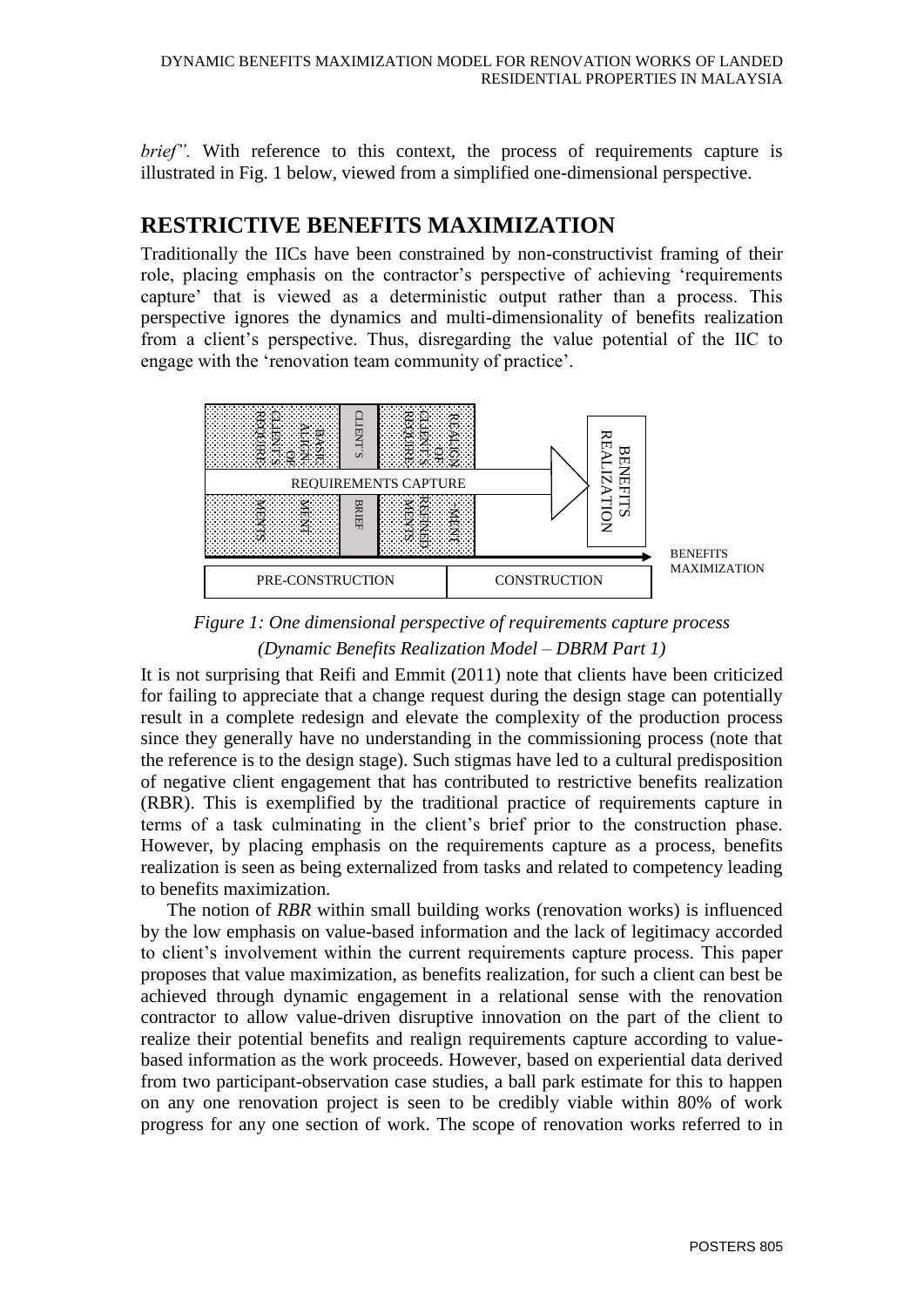this paper, generally involves minimal structural work and minimal standardized work.

#### **CONSTRAINTS TO BENEFITS MAXIMIZATION**

It is clear that when requirements are presented, they are rarely ready to be implemented; someone has to transform the brief into a different form of request, which can be analyzed and ultimately translated into a requirement (Kotonya and Sommerville, 1999; Wiegers, 2003). However, there can be various ways to put requirements into action that ultimately can have an influence on the value creation of the project (Lawrence, 1997; Kiviniemi, 2005).

It is noted by Sapountzis, Harris and Kagioglou (2008a) that the concept of benefits realization has been emerging in recent times as an important factor for successful programme, and additional areas of the construction process could leverage on the concept of benefits realization, including that of decision making and optioneering, performance management, impact assessment, value flow and generation, stakeholder requirements capture, change management and continuous improvement (Sapountzis, Harris and Kagioglou*,* 2008b).

It is noted by Garnett (1999) that, "a review of process theory and particularly, process theory in construction is [….] predominantly towards a positivist view where generic processes are sought  $\ldots$ <sup>7</sup> (p. 425). Additionally, in this respect, the emphasis in taking a positivist orientation, has been primarily to focus on objective outcomes in the form of 'artefacts', such as the client's brief, as a singular structured mode or mechanism for clearly identifying clients requirements; at the expense of other process based knowledge. This positivist perspective to sense-making disregards the 'growth' and 'learning' characteristic embedded within dynamic social processes such as realignment of requirements. This action of realignment of requirements is enabled by competence building capacity of the active IIC.

Additionally, even though there is evidence of research that does not limit the notion of the client's brief being cast in stone at the outset of the construction project (described earlier as mainstream practice), the issue of realigned requirements being injected into the construction phase is however not addressed. The process of refining requirements at the construction phase is often considered to be disruptive to design and work plan. This phenomena has been previously viewed within bounded rationality terms of being solely contributing to "increased costs" within the categorization of variation orders. However, this paper recognizes that in the case of renovation works, these realigned requirements tend to arise due to increased competency of IIC through engagement within an actor-network regime with existing renovation contract workers. This notion of competency as an analytical device is seen to extend existing boundaries of understanding in value maximization or benefits maximization for the client.

In terms of requirements capture, traditionally benefits realization is aimed at being secured by the client/user through the client's brief prior to the construction phase and not on a continuous basis; implying client/user participation being limited to the briefing process; a form of 'brief freezing'. Although more recent research (see, Barrett and Stanley, 1999; Blyth and Worthington, 2001; van der Voordt and van Wegen, 2005; and Jensen, 2006) has indicated that a continuous briefing process within the lifecycle of a project can yield better results, scant attention is placed on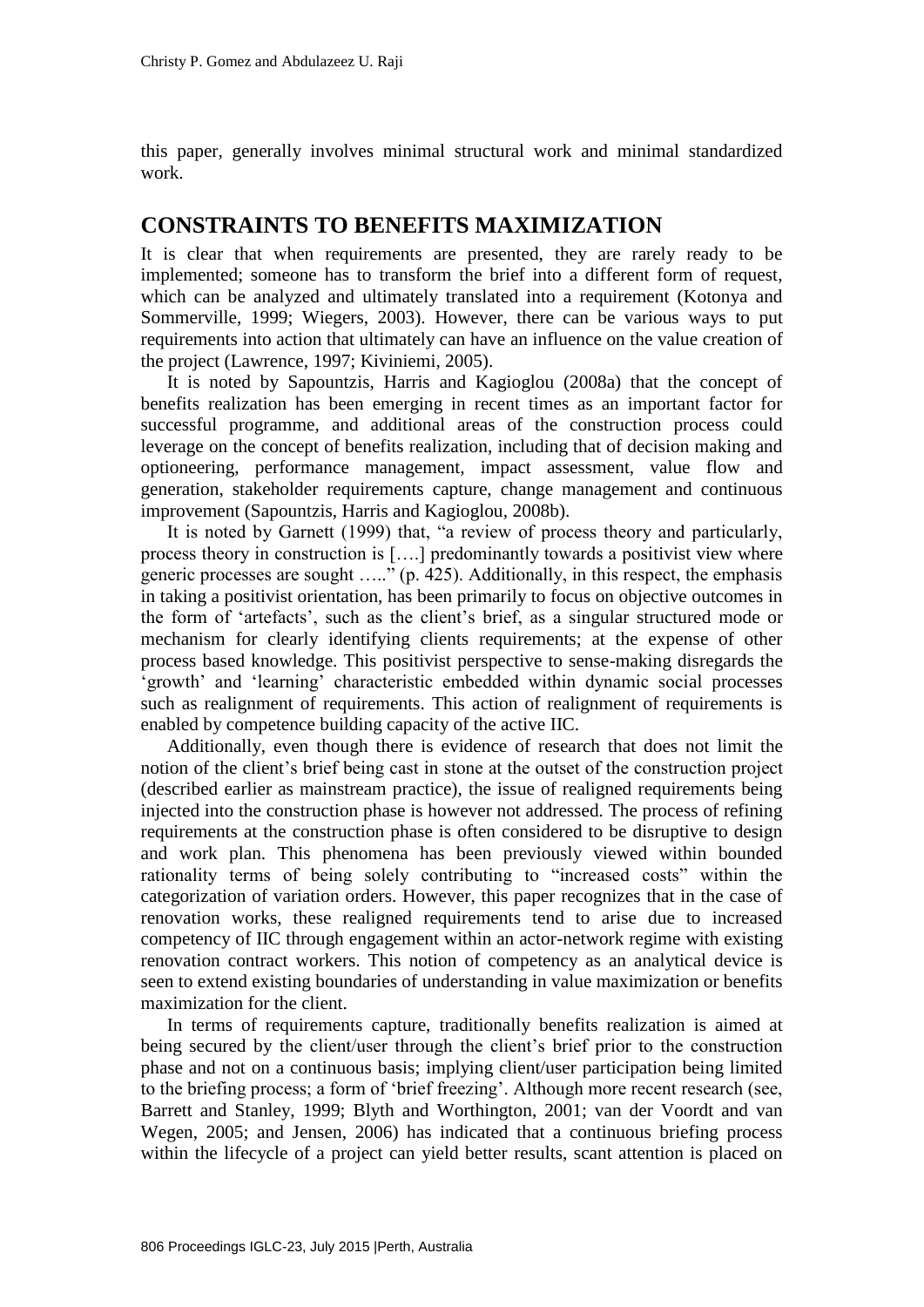the IIC's issue of 'competency' and the ability to maximize client's benefits through their engagement within the community of practice (CoPs) of the renovation project team.

# **METHODOLOGY**

We the researchers as human agents are seen to be engaged within the process of contributing theories to managers. In this particular instance, it is found that the practical application of the Theory of Constraints as a generative methodology for the formulation of actionable problem solving to improve processes for maximizing benefits for client's in renovation works is a valid theory to utilize. Hence, the approach has been to use the Goldratt's Theory of Constraints (TOC) to address the debilitating effect on the ability to maximize benefits for the client. The theory of constraints is a system approach based on the premise that there is at least one constraint (known as bottlenecks, delays, and barriers) in every organization that prevents the organization from utilizing its capability and capacity to achieve the organizational objectives (Goldratt, 1986). According to Goldratt (1986), the TOC approach focuses on the process of the ongoing improvement inclusive of effectively performing a series of 5 steps which are essentially involved in cause and effect thinking processes (see Figure 2).



*Figure 2: Five Steps of TOC Process (adapted from Goldratt, 1986)*

Using Theory of Constraints (TOC) analysis alongside critical theory perspective, four basic deficiencies in renovation work practice is identified as Methodological Constraints to sense-making with regards to the issue of benefits maximization need to be addressed. They are:

• The predominant simplistic negative perception of 'variation orders' in design work that is considered to impact the project solely in terms of increased costs.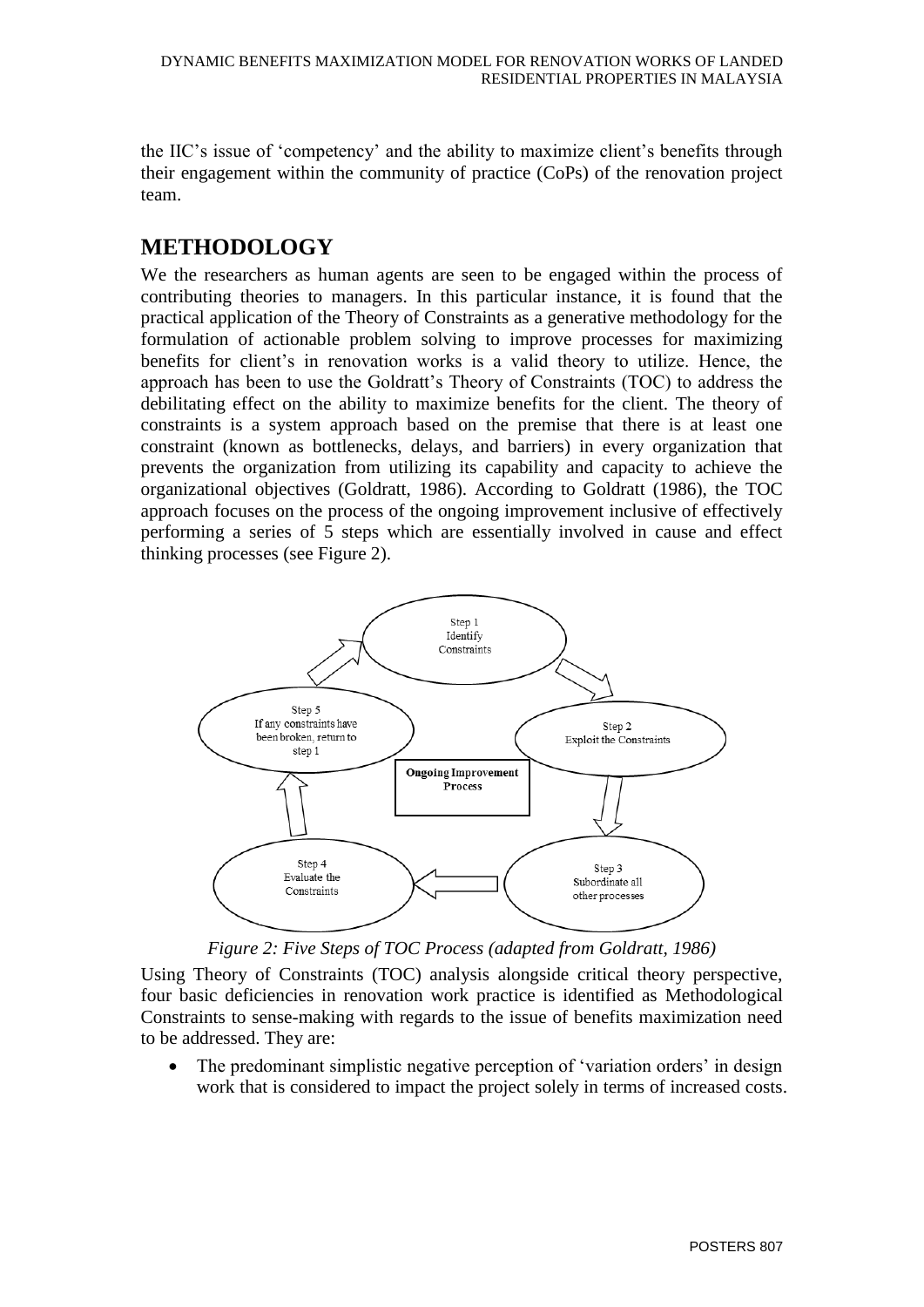- The positivist framing of the IICs as an object devoid of innate abilities and dynamic characteristics that acts as a constraint, restricting their active engagement within the construction process.
- Disregard for taking into account the lean principle of allowing for 'design' decisions to be left to the last responsible moment right into the construction phase; thus reducing the ability to prioritize benefits maximization for the client.
- Bounded rationality perspective on client's involvement as contributing only in terms of disruptive workflow within the construction phase, limiting a broader application of value analysis.

If designs are not considered to be static, then design review of approved plans and designs for renovation should be considered as part of the process for benefits maximization; within the context of doing so at the last responsible moment. This lean principle of waste minimization and value maximization within the design process as forwarded by Tommelein, Riley and Howell (1999) is fundamental to situating this paper. It is in this context that this form of transitional disruptive workflow is seen to be a high value adding practice, overriding the predominant notion negatively viewed solely as a form of workflow disruption. Hence, the original notion of disruption accorded to client's involvement is framed here as disruptive innovation, a notion popularized by Christensen (1997).

# **COMPETENCY ACQUISITION BY CLIENT TOWARDS BENEFITS MAXIMIZATION**

Taking the analogical reasoning as to the significant impact of the contractor's involvement in design for enhancing buildability/constructability, similarly the client is best placed to figure out his requirements through exploratory scenario planning. Although being an ill-informed client requires a certain level of competence acquisition to be able to best communicate his interests and influence the realignment of requirements within the terms of benefits maximization.

Non-value adding activities and waste is generated through the design brief due to inadequacies in brief documents (communication) and *brief freezing*. The client in a construction project is considered as integral to the design process. However, it is argued that in residential renovation works practice the client is generally viewed as an ill-informed client (IIC). The IIC is primarily operating only within a negatively perceived role as a disruptive element, hence there is no serious consideration given towards such a client's contribution that can result in benefits maximization. Traditionally, disruptive workflow is seen as a negative concept that is categorically ignored and hypothetically accorded the infamous non-value adding activity label. However, applying a basic principle of value for money (VfM), a client can decide to negotiate changes based on realignment of requirements to satisfy their need to maximize their benefits based on the lean principle of allowing for design decisions to be left to the last responsible moment. Taking the analytical perspective of "competency", the critical component that can enable the client to be acknowledged as 'member to a practice', the client is able to engage with the renovation project team at a more participative level to maximize benefits during the construction phase (See Figure 3), acting within a community of practice (CoP).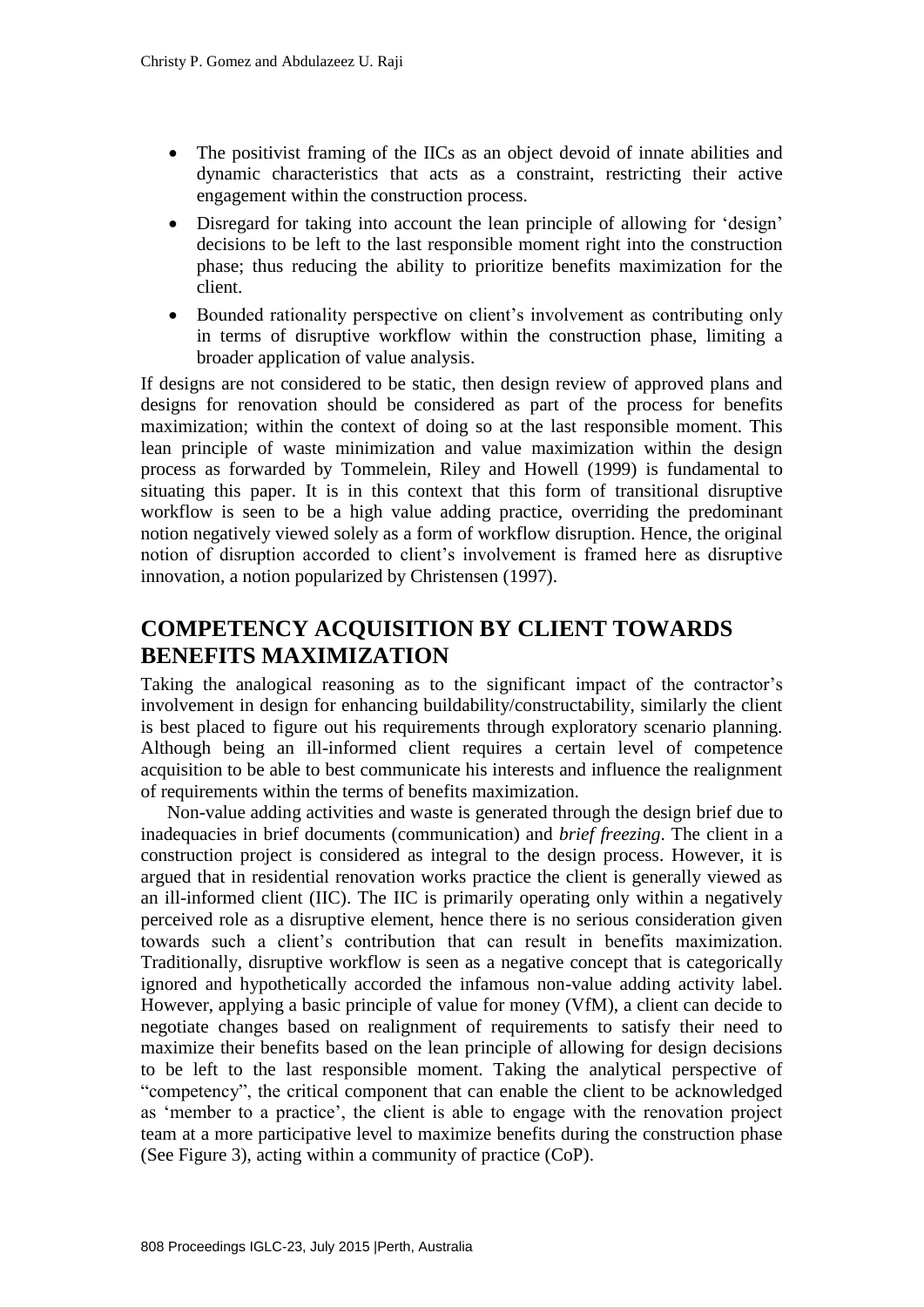

Note: Architects do not feature within this process of renovation at construction stage in the Malaysian scenario.

*Figure 3: Competency acquisition of ICC within construction phase*

# **COMMUNITY OF PRACTICE (COPS)**

The term 'community of practice' was coined by Etienne Wenger and Jean Lave in the early 1990s to describe 'a group of people who share a concern, a set of problems or a passion about a topic, and who deepen their knowledge and expertise by interacting on an ongoing basis' (McDermott, Wenger and Snyder*,* 2002). CoPs are characterized by mutual learning, shared practice and joint exploration of ideas. They are distinct from other types of groups, such as project teams, working groups and social networks in that they are self-selecting, often voluntary and have fluid goals around learning rather than management objectives. They take on and spread new knowledge with a focus on implementation, rather than just theory, and can embrace an ongoing cycle of learning and doing. According to Hearn (2009) due to CoPs characterization by a community, a bound group of people, they can create trusted relationships for the exchange and practice of ideas. At their best, CoPs are naturally self-incentivizing. Members tend to stay involved and invest in CoPs due to the inherent rewards of social learning and collaboration. This also means that many CoPs emerge naturally from existing relationships and allegiances.

The notion employed here is that of Legitimate Peripheral Participation (LPP) as understood within the concept of Communities of Practice (CoP), wherein the client becomes engaged within the design considerations scenario and is seen as being accepted as a 'member' in terms of LPP engagement. It is through having achieved this legitimacy status that the client can then be part of the process that triggers innovative design inputs to enhance benefits maximization. This process is represented within the scope of three phases on the renovation lifecycle (see Figure 4). In this research the focus is on benefits maximization in terms of functionality of space.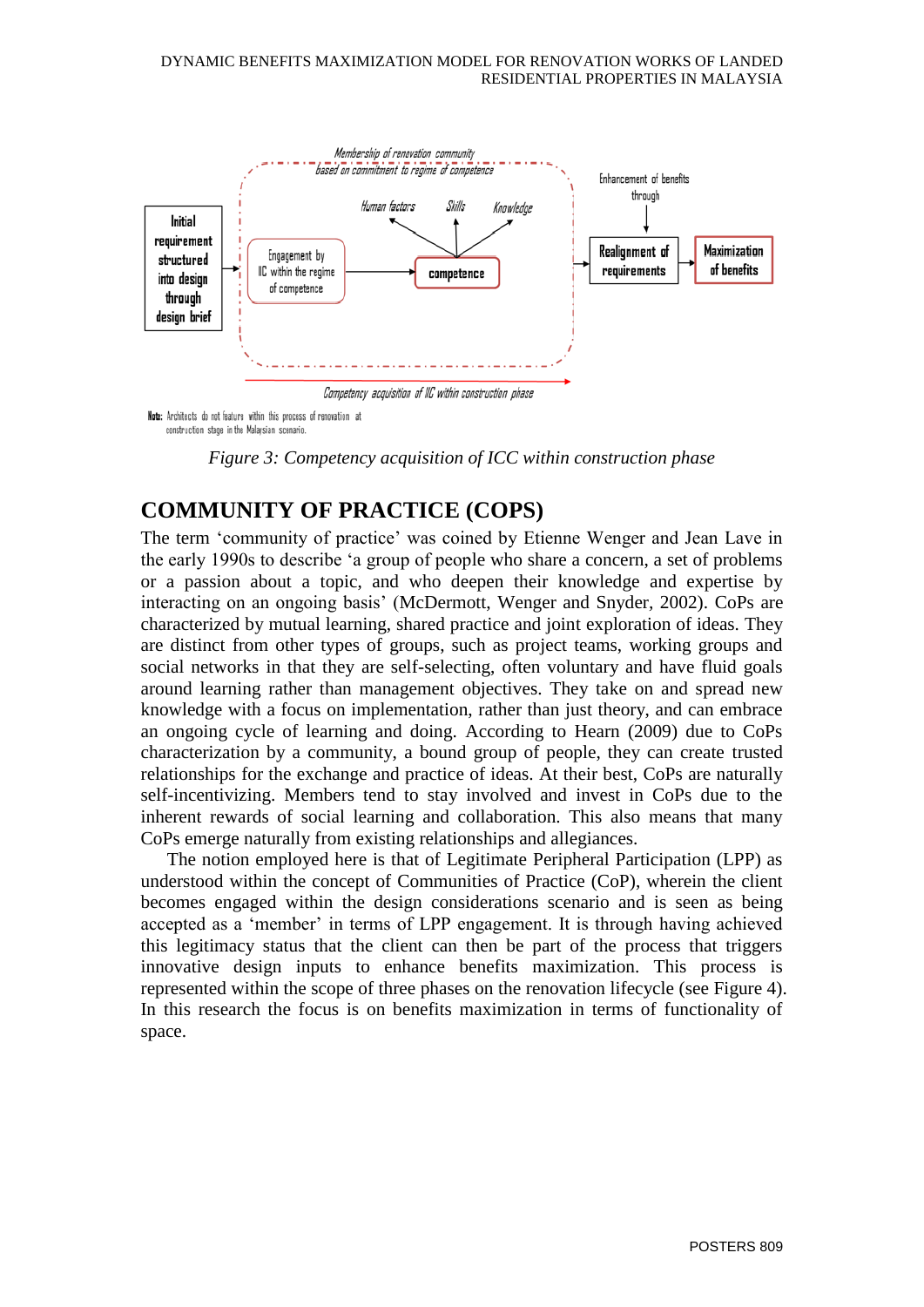

*Figure 4: Benefits realization within renovation life cycle* 

#### **PHASE I: MINIMUM CLIENT ENGAGEMENT**

At this phase of the housing renovation works, the "one-off" ill-inform client is involved in a minimum capacity of defining his requirements. The client at this stage employs the concept of ethnographic observation trying to understand the transformation process of design leading to specific outputs and the flow of the production process. At this stage the client lacks the ability to communicate and engage with the contractor towards optimizing his benefits, whilst involved in the requirements capture process.

#### **PHASE II: MODERATE CLIENT ENGAGEMENT**

At this stage of the housing renovations works, the "one-off" ill-informed client is moderately involved in the production by testing some basic knowledge (skills) through exploratory scenario planning, acquired during the observation phase. It is conceived that at this stage the client is within the mode of Legitimate Peripheral Participation (LPP), which is the culmination of the process of gaining acceptance as a member of the renovation project team (see Lave and Wenger, 1991). The level of participation varies according to the level of recognition of the Legitimacy of the client's Peripheral Participation as accorded by the contractor's team.

#### **PHASE III: ACTIVE CLIENT ENGAGEMENT**

At this phase of the housing renovations works, the participatory "one-off" ICC client becomes better equipped with some technical skills and knowledge to be able to participate actively in the housing renovation workflow, realigning requirements capture to maximize benefits. This is a form of dynamic engagement by the ICC with the renovation contracting team to allow 'disruptive innovation', recognized within traditional workflow analysis as being disruptive. The level of participation is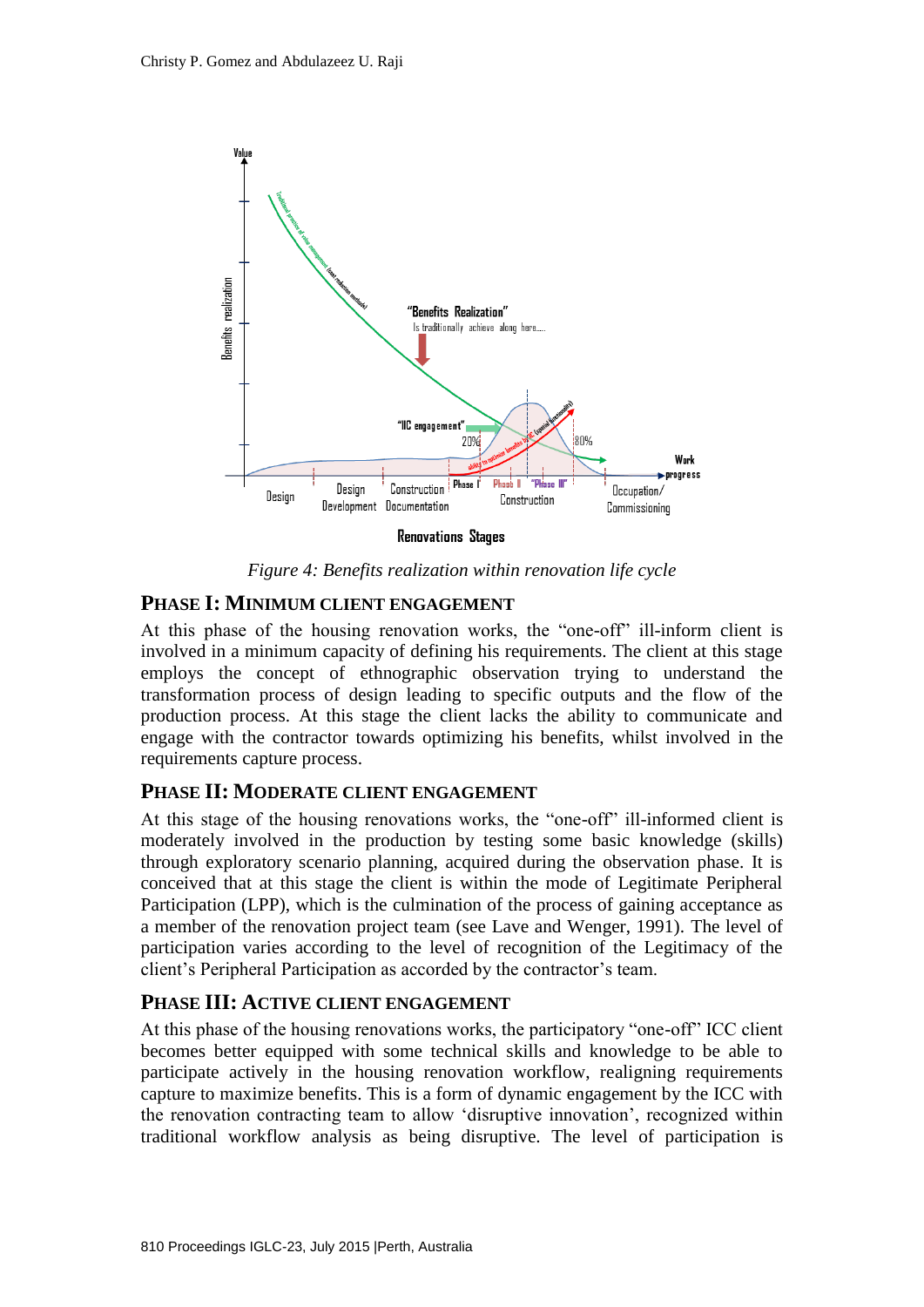heightened to that of Focused Legitimate Peripheral Participation (FLPP), involving active engagement with the contractors' team (see Gomez, 2002). The ill-informed client is only then able to credibly engage in the renovations works process whilst operating within a relational contracting environment.

# **RELATIONAL PROJECT DELIVERY (RPD)**

Matthews and Howell (2005) note that maximizing value and minimizing waste at the project level is difficult when the contractual structure inhibits coordination, they proffer that the relational contracting approach is able to align project objectives with the interests of key participants. Relational project delivery methods (RPD) have been widely proffered as a solution to maximizing holistic project value creation. Aapaoja, Haapasalo and Söderström (2013) emphasized on early stakeholder involvement as one of the foundations of RPD. Within this context the ICCs active participation is realized for further value creation during the construction phase (see Figure 5).



*Figure 5: The difference between traditional and the proposed relational renovation projects delivery*

The mainstream view is that the possibilities of influencing project success are seen to be best during the early project stages, because decisions made early reduces unnecessary changes during later development stages (Mottonen, et al., 2009). In this paper, the notion of success in renovation works is premised by benefits maximization realization (BMR) expressed in terms of value satisfaction experienced by client. This is achieved by the client participating without being confined by the traditional Four Methodological Constraints affecting renovation works. Figures 4 and 5 illustrate the scope between traditional renovation projects delivery and the proposed relational renovation projects delivery framework for benefits maximization.

# **COMPETENCY CONCEPTUAL FRAMEWORK FOR BENEFITS MAXIMIZATION**

In using the analytical device of competency from a production science and social science perspective, a conceptual framework for benefits maximization is forwarded (see Figure 6). Wherein, the human factor variables that come under the 'social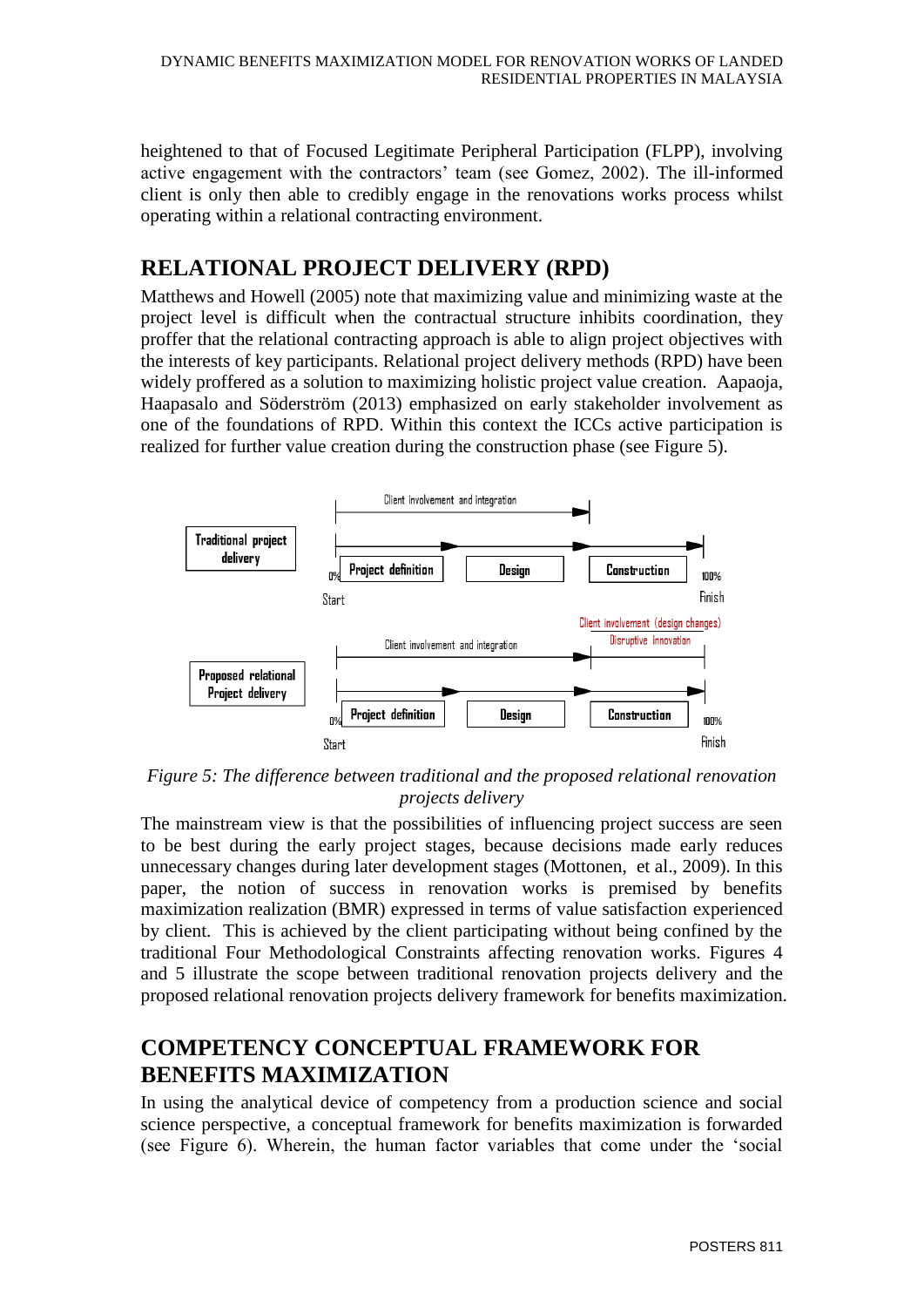engagement' category are attributes of competency from a social science perspective. Whilst the technical skills and technical knowledge that comes under the 'production' category are attributes of competency from a production science perspective.



*Figure 6: Competency conceptual framework for benefits maximization (Dynamic Benefits Realization Model – DBRM Part 2)*

### **CONCLUSION**

Renovation contractors currently are clearly not in the practice of allowing for benefits maximization during building renovation works process, as it is considered to be disruptive to their work flow. This notion of disruption is understood in the traditional sense of limiting changes and maintaining original work flow priority.

It is apparent that best value is not a common goal of the architect, contractor and client who are engaged in residential building renovation works. The design is done in a rather minimalistic manner, aimed at securing less problematic and commonly applied solutions from the perspective of the architect and contractor.

This paper proposes that value maximization for a "one-off", ill-informed renovation works client can best be achieved through dynamic engagement with the contracting team to allow disruptive innovation on the part of the client to realize benefits to be accrued and realign requirements capture through the proposed dynamic benefits realization model (see Fig. 1 and 6 as DBRM Part 1 and 2). Within this context, the client is seen to have the capacity to acquire competency to be actively engaged with the renovation project team in order to maximize benefits. The ill-informed client is only then able to credibly contribute to the renovation works process whilst operating within a relational contracting environment.

#### **REFERENCES**

Aapaoja, A., Haapasalo, H., and Söderström, P. 2013. Early Stakeholder Involvement in the Project Definition Phase. Case Renovation. *ISRN Industrial Engineering*, pp.  $1 - 14.$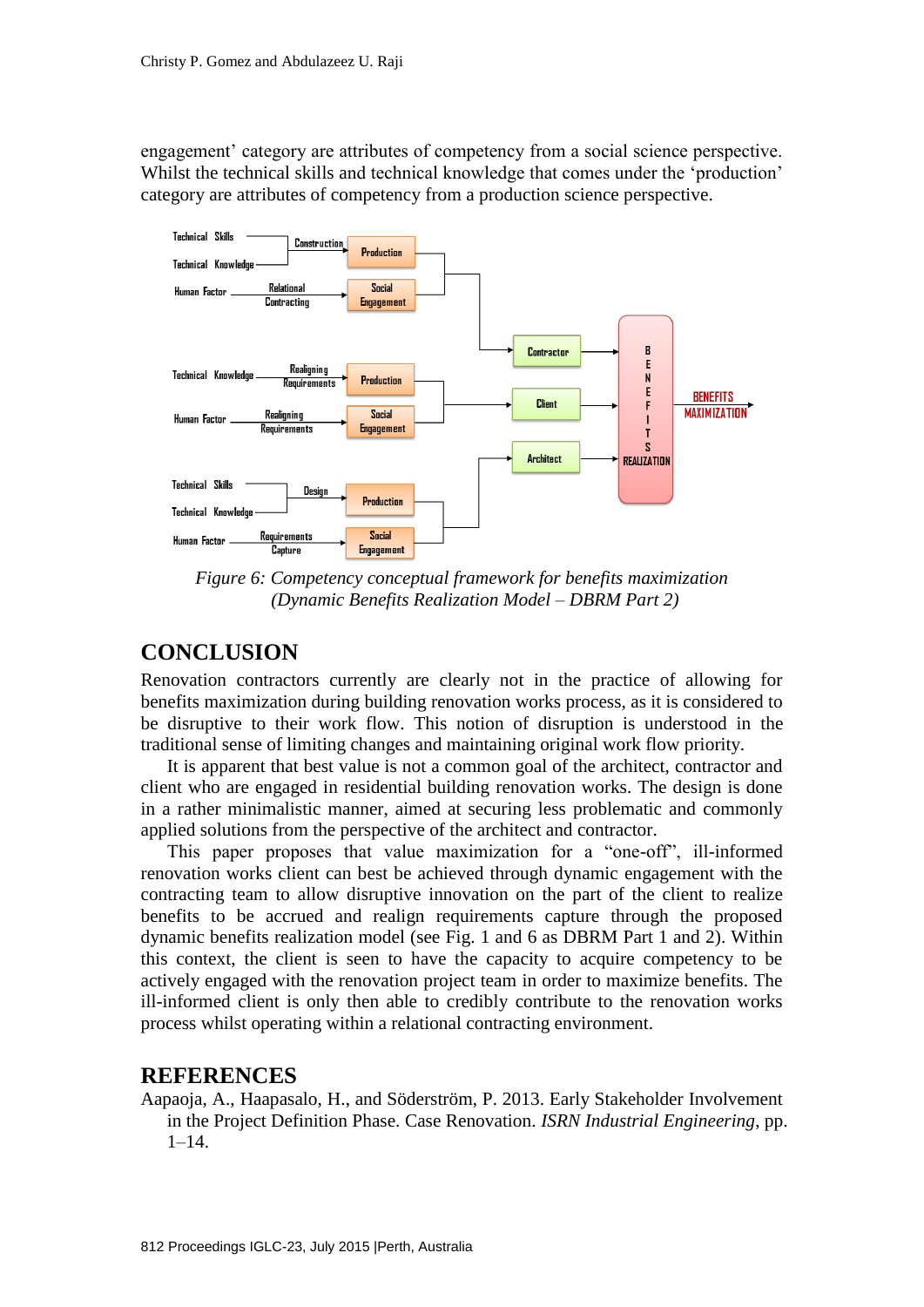- Barrett, P.S. and Stanley, C. 1999. *Better Construction Briefing.* Oxford: Blackwell Science.
- Blyth, A. and Worthington, J. 2001. *Managing the Brief for Better Design*. London and New York: Spon Press.
- Christensen, C.M. 1997. *The Innovator's Dilemma.* Cambridge, Massachusetts: Harvard Business School Press.
- Garfinkel, H. 2002. Ethnomethodology's Program: Working out Durkheim's Aphorism. Lanham : Rowman and Littleford.
- Garnett, N. A. 1999. Developing lean thinking in construction: a naturalistic enquiry. In: *Proc*. *7th Ann. Conf. of the Int'l. Group for Lean Construction*. Berkeley, USA, Jul 26-28.
- Goldratt, E.M. 1986. *The theory of constraints*. New York: North River Press, Inc.
- Gomez, C. P. 2002. *A Study of the Situated Practice of Benchmarking in the UK Construction Industry*. Unpublished Thesis. Birmingham: University of Birmingham, UK.
- Hearn, S. and White, N. 2009. *Communities of practice: Linking knowledge, policy and practice*. London, UK: Overseas Development Institute.
- Jensen, P.A. 2006. Continuous briefing and user participation in building projects. In: *Proc*. *Adaptables 2006, International Conference on Adaptability in Design and Construction*. Eindhoven University of Technology, Eindhoven, Netherlands, Jul 3-5.
- Kiviniemi A. 2005. *Requirements Management Interface to Building Product Models*. Ph.D. Stanford University. Available

[<http://cife.stanford.edu/online.publications/TR161>](http://cife.stanford.edu/online.publications/TR161) [Accessed 3rd March 2015]

- Kotonya, G. and Sommerville, I. 1998. *Requirements engineering: processes and techniques*. Chichester: John Wiley & Sons.
- Lave, J. and Wenger, E. 1991. *Situated Learning: Legitimate Peripheral Participation*. Cambridge: Cambridge University Press.
- Lawrence, B. 1997. Unresolved ambiguity. *American Programmer*, 5(5), pp. 17–22.
- Matthews, O. and Howell, G.A. 2005. Integrated project delivery: an example of relational contracting. *Lean Construction Journal,* 2(1), pp. 46–61.
- McDermott, R., Wenger, E. and Snyder, W. 2002. *A guide to managing knowledge*. *Cultivating Communities of Practice*. Boston, Massachusetts: Harvard Business School Press.
- Möttönen, M., Härkönen, J., Belt, P., Haapasalo, H., and Similä, J. 2009. Managerial view on design for manufacturing. *Industrial Management & Data Systems,* 109(6), pp. 859–872.
- Raji, A.U. and Gomez, C.P. 2014. Influential factors that lead to spatial design modification of terrace house concepts. In: *Proc*. *of International Real Estate Research Symposium (IRERS).* Kuala Lumpur, Malaysia, Apr 29-30.
- Reifi, M. H. and Emmitt, S. 2011. Lean design management : exploring perception and practice. *In*: Otter, A., and Achammer, C., eds. *Architectural Management in the Digital Arena, Proceedings of CIB W096, 2011.* Eindhoven, The Netherlands: Eindhoven University Press.
- Rooke, J. A., Sapountzis, S., Koskela, L. J., Codinhoto, R. and Kagioglou, M. 2010. Lean knowledge management: the problem of value. In: *Proc*. *18th Ann. Conf. of the Int'l. Group for Lean Construction*. Haifa, Israel, Jul 14-16.